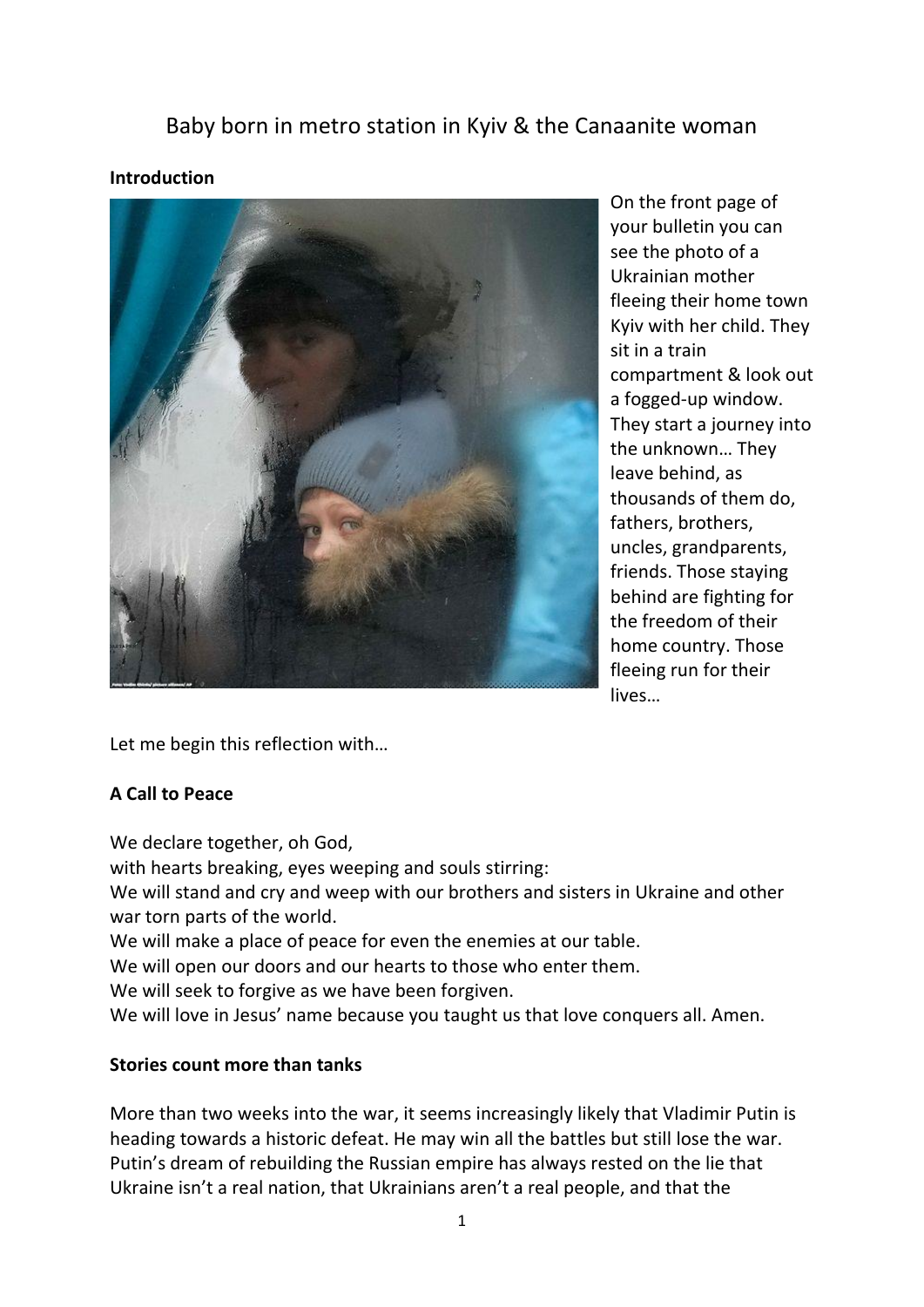inhabitants of Kyiv, Kharkiv and Lviv yearn for Moscow's rule. That's a complete lie – Ukraine is a nation with more than a thousand years of history, and Kyiv was already a major metropolis when Moscow was not even a village. But the Russian despot has told his lie so many times that he apparently believes it himself.

When planning his invasion of Ukraine, Putin could count on many known facts. He knew that militarily Russia dwarfs Ukraine. He knew that Nato [would not send troops](https://www.theguardian.com/world/2022/feb/24/russia-invading-ukraine-putin-nato-what-can-west-do) to help Ukraine. He knew that European dependence on Russian oil and gas would make countries like Germany hesitate about imposing stiff sanctions. Based on these known facts, his plan was to hit Ukraine hard and fast, decapitate its government, establish a puppet regime in Kyiv, and ride out the western sanctions.

But there was one big unknown about this plan. As the Americans learned in Iraq and the Soviets learned in Afghanistan, it is much easier to conquer a country than to hold it. Putin knew he had the power to conquer Ukraine. But would the Ukrainian people just accept Moscow's puppet regime? Putin gambled that they would. With each passing day, it is becoming clearer that Putin's gamble is failing. The Ukrainian people are [resisting with all their heart,](https://www.theguardian.com/world/video/2022/feb/27/ukrainian-resistance-man-climbs-on-to-russian-tank-then-kneels-before-it-video) winning the admiration of the entire world – and winning the war. Many dark days lie ahead. The Russians may still conquer the whole of Ukraine. But to win the war, the Russians would have to hold Ukraine, and they can do that only if the Ukrainian people let them. This seems increasingly unlikely to happen.

Each Russian tank destroyed and each Russian soldier killed increases the Ukrainians' courage to resist. And each Ukrainian killed deepens the Ukrainians' hatred of the invaders. Hatred is the ugliest of emotions. But for oppressed nations, hatred is a hidden treasure. Buried deep in the heart, it can sustain resistance for generations. To reestablish the Russian empire, Putin needs a relatively bloodless victory that will lead to a relatively hateless occupation. By spilling more and more Ukrainian blood, Putin is making sure his dream will never be realised.

Nations are ultimately built on stories. Each passing day adds more stories that Ukrainians will tell not only in the dark days ahead, but in the decades and generations to come. The president who refused to flee the capital, telling the US that he [needs ammunition, not a ride](https://www.youtube.com/watch?v=w9JVlYj2DX8) to safety. This is the stuff nations are built from. In the long run, these stories count for more than tanks.

The stories of Ukrainian bravery give resolve not only to the Ukrainians, but to the whole world. They give courage to the governments of European nations, to the US administration, and even to the oppressed citizens of Russia. If Ukrainians dare to stop a tank with their bare hands, the German government can dare to supply them with some anti-tank missiles, the US government can dare to [cut Russia off Swift,](https://www.theguardian.com/world/2022/feb/26/us-uk-europe-and-canada-to-block-russian-access-to-swift) and Russian citizens can dare to demonstrate their opposition to this senseless war.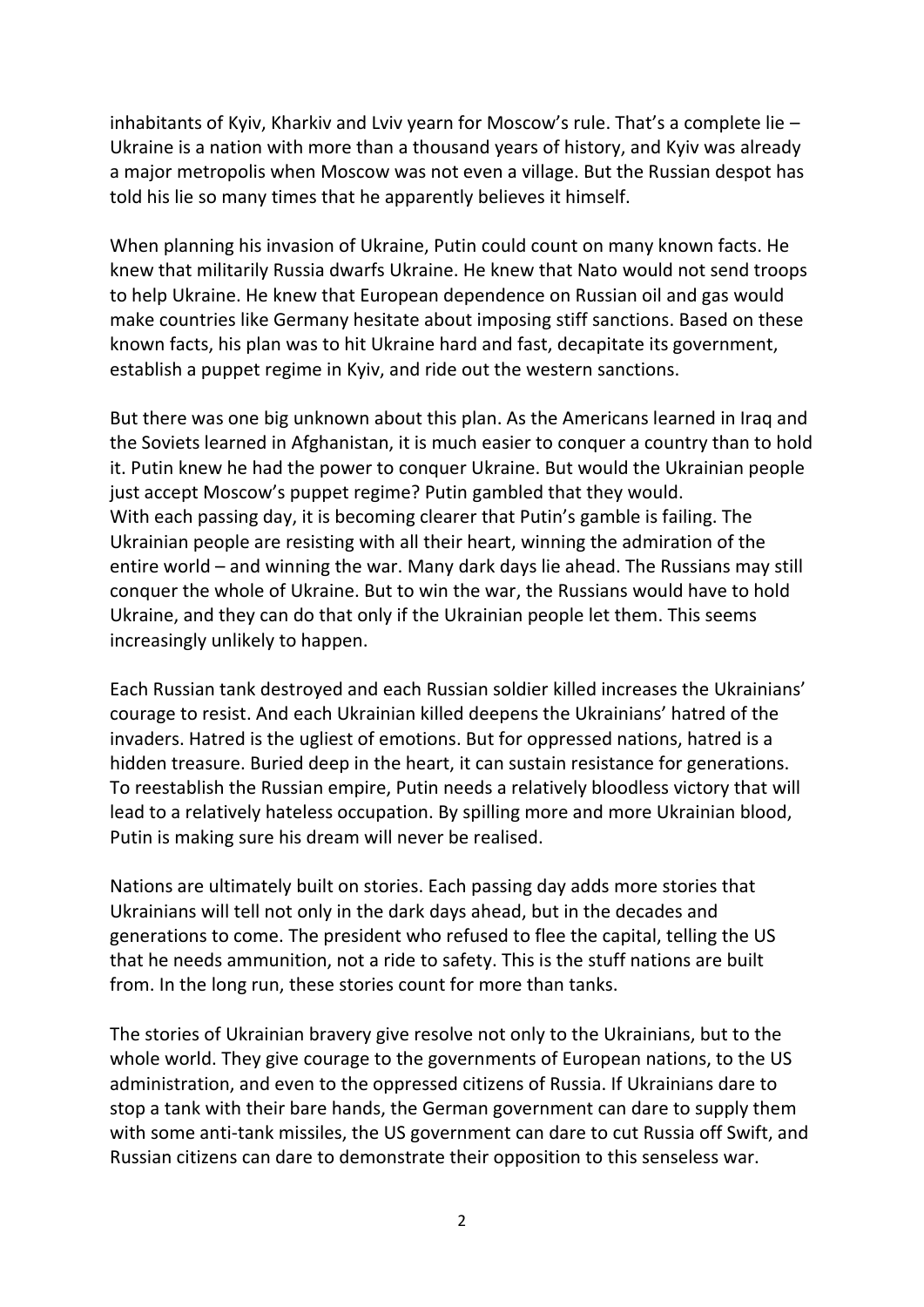We can all be inspired to dare to do something, whether it is making a donation, welcoming refugees, or helping with the struggle online. The war in [Ukraine](https://www.theguardian.com/world/ukraine) will shape the future of the entire world. If tyranny and aggression are allowed to win, we will all suffer the consequences. There is no point to remain just observers. It's time to stand up and be counted.

Unfortunately, this war is likely to be long-lasting. Taking different forms, it may well continue for years. But the most important issue has already been decided. The last few days have proved to the entire world that Ukraine is a very real nation, that Ukrainians are a very real people, and that they definitely don't want to live under a new Russian empire. The main question left open is how long it will take for this message to penetrate the head of Putin. (Daily Telegraph 4 March 2022)

When I read the following newspaper article, I knew which Bible story to choose for today…

## **Baby born in metro station as 23-year-old mother shelters from Russian bombardment:**

Mia was born just before 8:30pm after officers heard her mother's screams and rushed to help.

A 23-year-old woman has given birth to a baby girl in a Kyiv metro station while sheltering from Russian bombs in what has been called a "beacon of hope". Mia was born just before 8.30pm on Friday after others in the station heard her mother's screams and rushed to help deliver her.

An ambulance was later called to take them to hospital. Both mother and baby are said to be doing well.

People sheltering alongside the mother have called the delivery a "beacon of hope". A witnessing woman said Mia was born in a "stressful environment" amid heavy bombing, but that the mother is "happy after this challenging birth". She posted moving pictures showing the newborn clutching her mother's

hand. (inews 27 Feb 2022)

## **Bible Story**

And here is the story of the Canaanite Woman who did everything she could to safe her little daughter's life… With her bravery she overcomes hostility, boundaries, obstructions, national and cultural barriers, & role stereotypes to show the world a new way of life… may we all learn from her hope, her persistence and her love for life. May we stand up for freedom, peace, justice and democracy as she stood up for her child.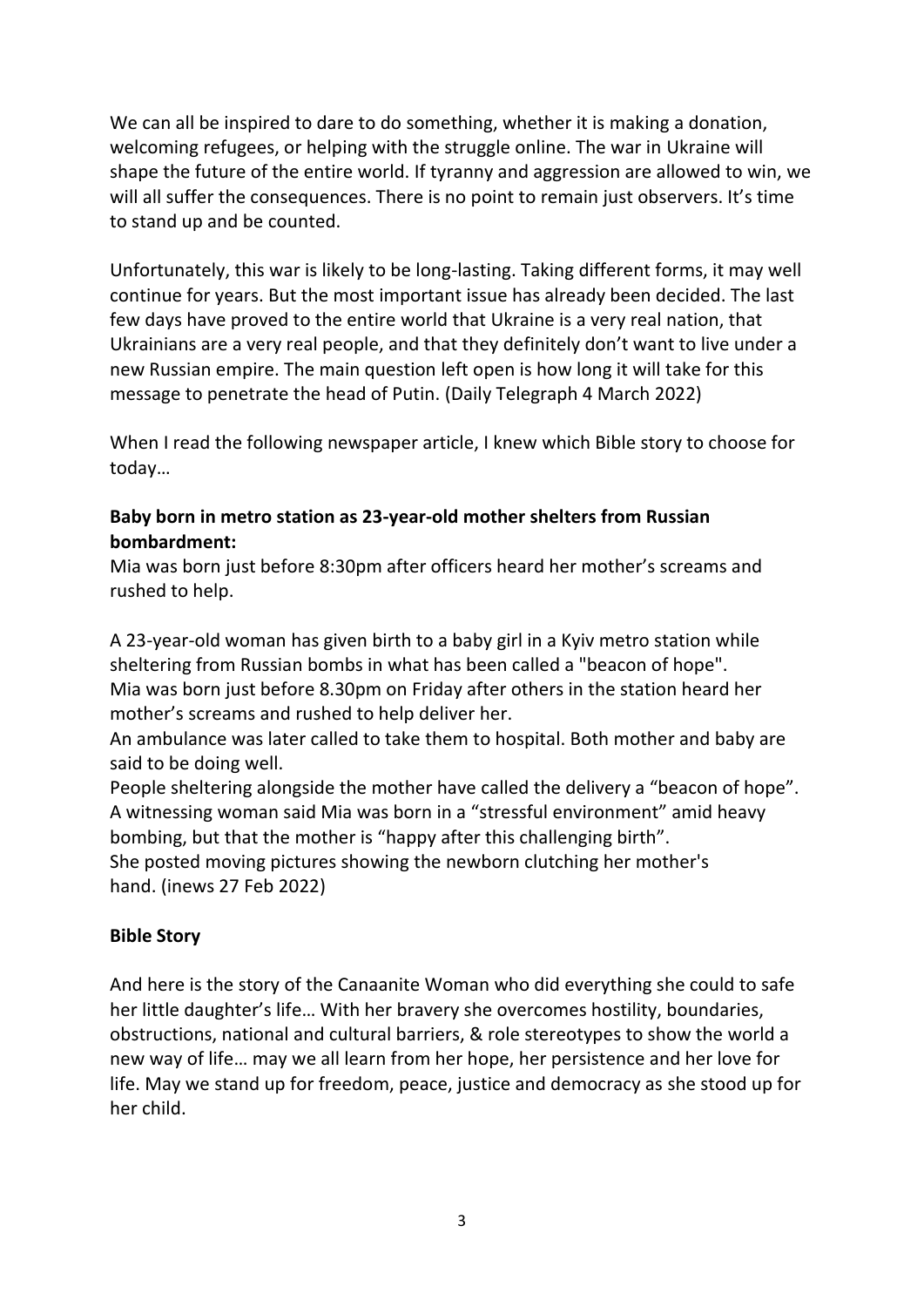## **The Canaanite Woman**

My little girl had an answer for everything. I'd say, "Time for bed, Becky." "But I am not tired," Becky would say. "You'll be by the time you've had your bath and your story." "I might not be." "I think you will. Bed, Becky!" "But it's still daylight." "That's because it is summer. Bed now, or there won't be time for a story." "Oh mother! Not fair!" She had a lot of questions too. Most of them began "Why?" or "Why not?" and I didn't always have answers.

Her grandmother got so cross! She'd tell Becky to do as she was told and not answer back. If Becky asked, "Why is the sky blue?" she'd say, "Because it is!" But I loved it – I loved the way Becky asked and thought and worked things out.

The day she fell ill it just looked as if she had been in the sun too long. I brought her indoors, into the shade, and sponged her down. But she didn't cool down. Her skin was burning to touch and as dry as brushwood. We bathed her and gave her cooling drinks that she didn't want to take, but nothing worked.

My husband, coming back from his work at the harbour, said that there was a famous Jewish rabbi staying at the white house near the sea.

"What's a Jewish rabbi doing anywhere around Sidon?" said mother.

"Trying to get some peace and quiet," he said, "but I wonder if he could help our Becky? He's supposed to be a healer. A miracle man, that kind of healer. His name is Jesus of Nazareth, and he healed a woman in…"

"He's Jewish and we're not," interrupted my mother. "He's not going to help us, is he? Why would he?"

Becky was ill, so I had to do the arguing for her. Why wouldn't he? I ran from the house.

"He won't help us!" my mother called after me. "His God isn't our god!"

"I don't want a god," I thought. "I want Becky. Run, run, run, keep running." I ran all the way to the white house, and I must have been shouting out for help as I came nearer, because somebody opened the door. My legs wouldn't hold me up any more and I stumbled to the ground at the rabbi's feet.

"Please, sir," I gasped out, "my little girl – Becky – she's dying. Please will you come and help her?"

He looked at me, saying nothing at all. The crowd drew back to give him space. Because I was on my knees, he knelt too, to talk to me, but in his eyes I didn't see